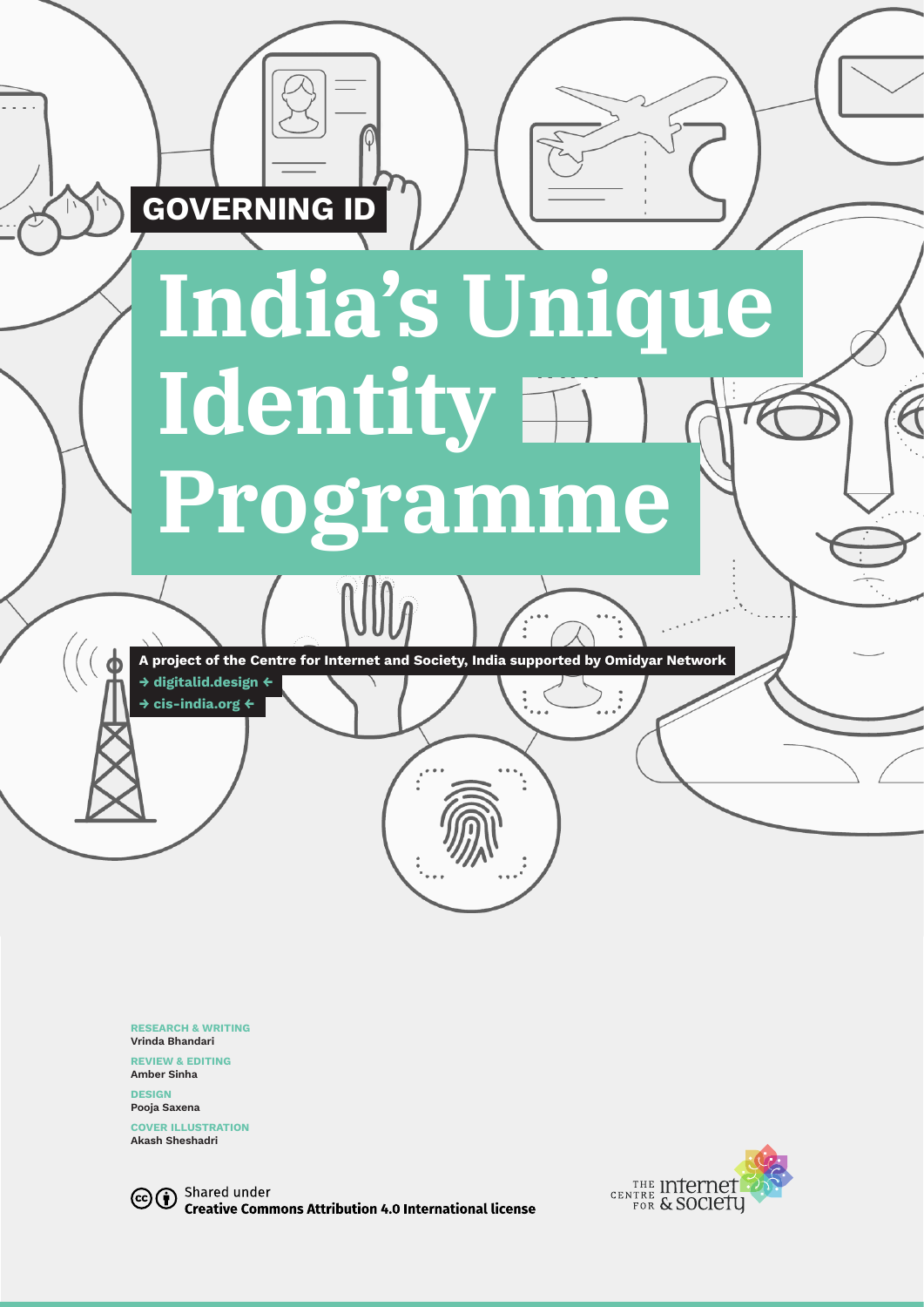## **introduction**

This is the second in a series of case studies, using our evaluation framework for the governance of digital identity systems. These case studies, which analyse identity programmes and their uses, illustrate how our evaluation framework may be adapted to study instances of digital identity across different regions and contexts. This case study looks at the Unique Identity scheme in India.

The Unique Identity (UID) scheme or Aadhaar is intended as a foundational identity system that stores the demographic and biometric information of all residents in India and allows the Aadhaar number holder to establish their identity through authentication or offline verification (although no guidance has been further provided about how this mechanism will work).<sup>1</sup> All the identity information is stored in a centralised database, the Central Identities Data Repository ("CIDR") and can be "seeded" <sup>2</sup> with other existing databases.

1 Section 4(3), Aadhaar (Targeted Delivery of Financial and other Subsidies, Benefits and Services) Act, 2016 ["Aadhaar Act"].

2 Seeding is the process by which the Aadhaar number is introduced into various databases for identity verification. Inorganic seeding transpires when the database is automatically updated by the UIDAI using programming tools and algorithms, without the involvement of the Aadhaar number holder. See Aadhaar Seeding (2014) *https://pdsportal.nic.in/Files/Aadhar%20seeding%20 guidelines.pdf*, 1.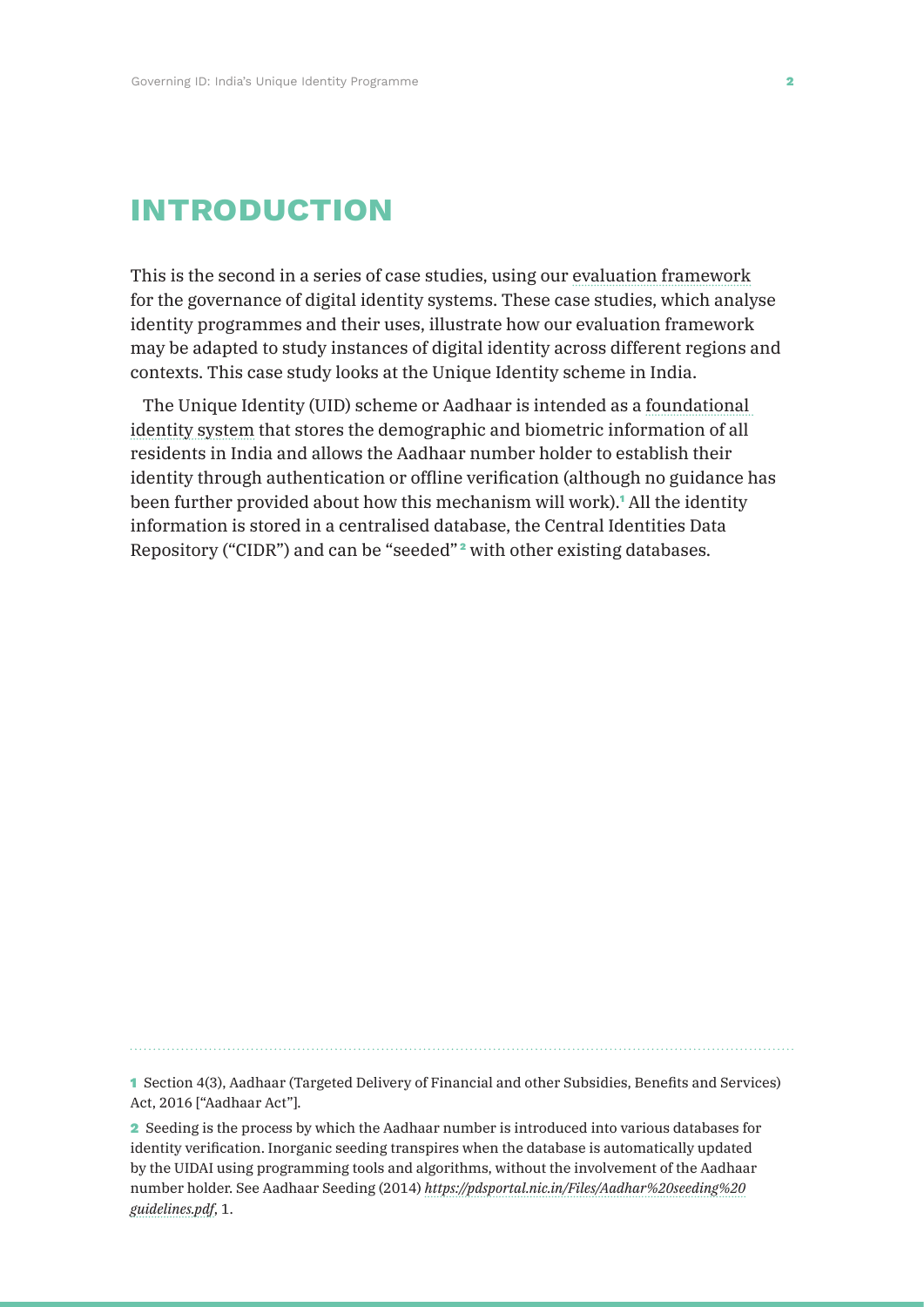# **rule of law tests**

#### **1.1 LEGISLATIVE MANDATE**

### **Is the project backed by a validly enacted law?**

The Union of India issued a Notification dated 28.01.2009, constituting the Unique Identification Authority of India ("UIDAI") for the purpose of implementing the Unique Identity (UID) scheme. The UID scheme envisaged the issuance of a digital ID, "Aadhaar," through the creation of a UID database. The first Aadhaar number was in 2010, without any statutory backing. The government continued to issue Aadhaar numbers solely on the basis of the Executive Notification, till the passage of the Aadhaar Act in 2016.

During the pendency of several legal challenges filed in the Supreme Court of India, the Aadhaar (Targeted Delivery of Financial and other Subsidies, Benefits and Services) Act, 2016 ("Aadhaar Act") was introduced as a "Money Bill" under Article 110 of the Constitution of India and passed.<sup>3</sup> All these challenges were heard together by the Indian Supreme Court in *K.S. Puttaswamy v Union of India*, (2019) 1 SCC 1 ("*Aadhaar judgment*" ), which by a majority of 4:1 upheld the constitutionality of the Act, while striking down/reading down certain sections. The Supreme Court also upheld Section 59 of the Act, thus validating the Aadhaar project (i.e. the enrolment/storage/use of Aadhaar) from 2009 till 2016, prior to the passage of the Aadhaar Act.<sup>4</sup>

In 2019, the President of India promulgated the Aadhaar and Other Laws (Amendment) Ordinance, 2019, (Amendment Act). This Ordinance has been challenged before the Supreme Court in *S.G. Vombatkere v Union of India*. <sup>5</sup> Although the Supreme Court in the Aadhaar judgment had upheld the passage of the

3 The Act included a savings/validation provision, Section 59, which aimed at validating actions taken by the Central Government pursuant to Notification dated 28-1-2009 till the passing of the Act. The Aadhaar Act, including Section 59 was subsequently challenged vide W.P. (C) No. 797/16, titled *S.G. Vombatkere and Anr. v. Union of India & Anr.*

4 (2019) 1 SCC 1, paras 428, 431, 513.9.

5 After the Parliament came to session, the Aadhaar and Other Laws (Amendment) Law, 2019 ["Aadhaar Amendment Act"] was passed – without any public consultation – and was also challenged before the Supreme Court in *S.G. Vombatkere v Union of India,* W.P. (C) No. 1077/2019 [*"S G Vombatkare"* ]. The challenge pertains to expanding the use of Aadhaar to private entities, in the teeth of the Aadhaar judgment and the private surveillance architecture enabled by the Amendment Act. Notice was issued on this petition by the Supreme Court on 22.11.2019 and it was tagged with W.P.(C) No. 679/19.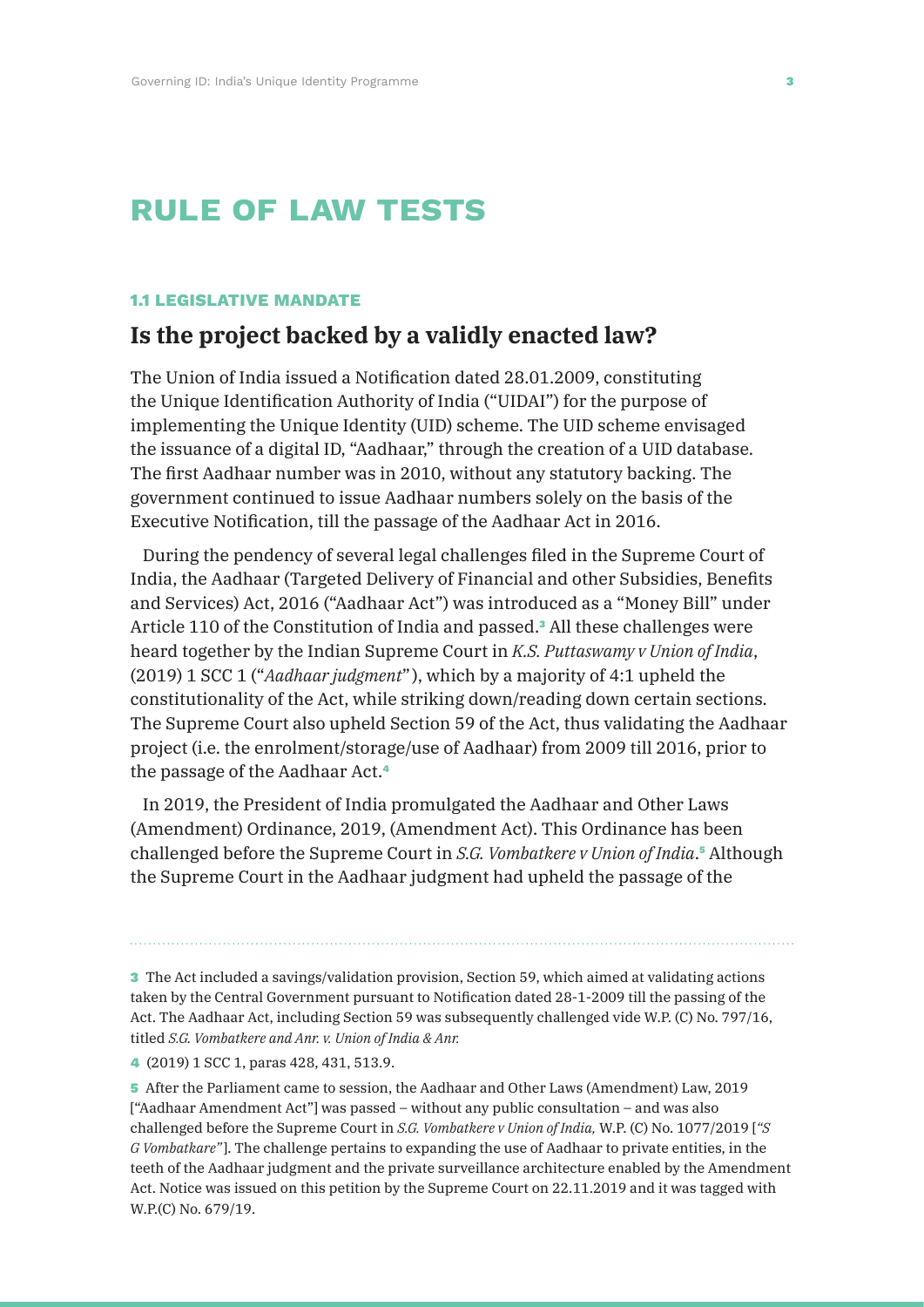*Aadhaar Act* as a Money Bill,<sup>6</sup> the issue has been thrown open again. In a recent decision in *Rojer Mathew v South India Bank Ltd*, (2019) SCC Online SC 1456, the Supreme Court raised questions over the majority's interpretation of Article 110(1) of the Constitution, noting a "potential conflict" with judgments of the coordinate Bench. Consequently, the Court referred the issues of Money Bill to a larger bench. Thus, a re-examination of the Money Bill issue, pertaining to the Aadhaar Act, will likely be reopened.

**While there is a law backing the ID system, the validity of the law is likely to be legally examined.**

#### **1.2 LEGITIMATE AIM**

### **Does the law have a 'legitimate aim?' Are all purposes flowing from a 'legitimate aim' identified in the valid law?**

The primary requirement of the legitimate aim test is that the actions in questions must respond to a pressing social need, and should not operate in a manner that discriminates on the basis of race, colour, sex, language, religion, political or other opinion, national or social origin, property, birth or other status. The objectives laid down in the Aadhaar Act satisfy the legitimate aim test.<sup>7</sup> Section 2(k) of the Act, defining "demographic information" expressly excludes the collection of information regarding race, religion, caste, tribe, ethnicity, language, records of entitlement, income or medical history. The Supreme Court in the *Aadhaar judgment* held that the Aadhaar Act had a legitimate aim, relying primarily on Section 7 of the Act, while noting that it was "aimed at offering subsidies, benefits or services to the marginalised sections of the society for whom such welfare schemes have been formulated from time to time" and "the objective of the

6 *S G Vombatkare*, supra, para 515.5.

7 The objectives are "to provide for, as a good governance, efficient, transparent, and targeted delivery of subsidies, benefits and services, the expenditure for which is incurred from the Consolidated Fund of India, to individuals residing in India through assigning of unique identity numbers to such individuals and for matters connected therewith or incidental thereto."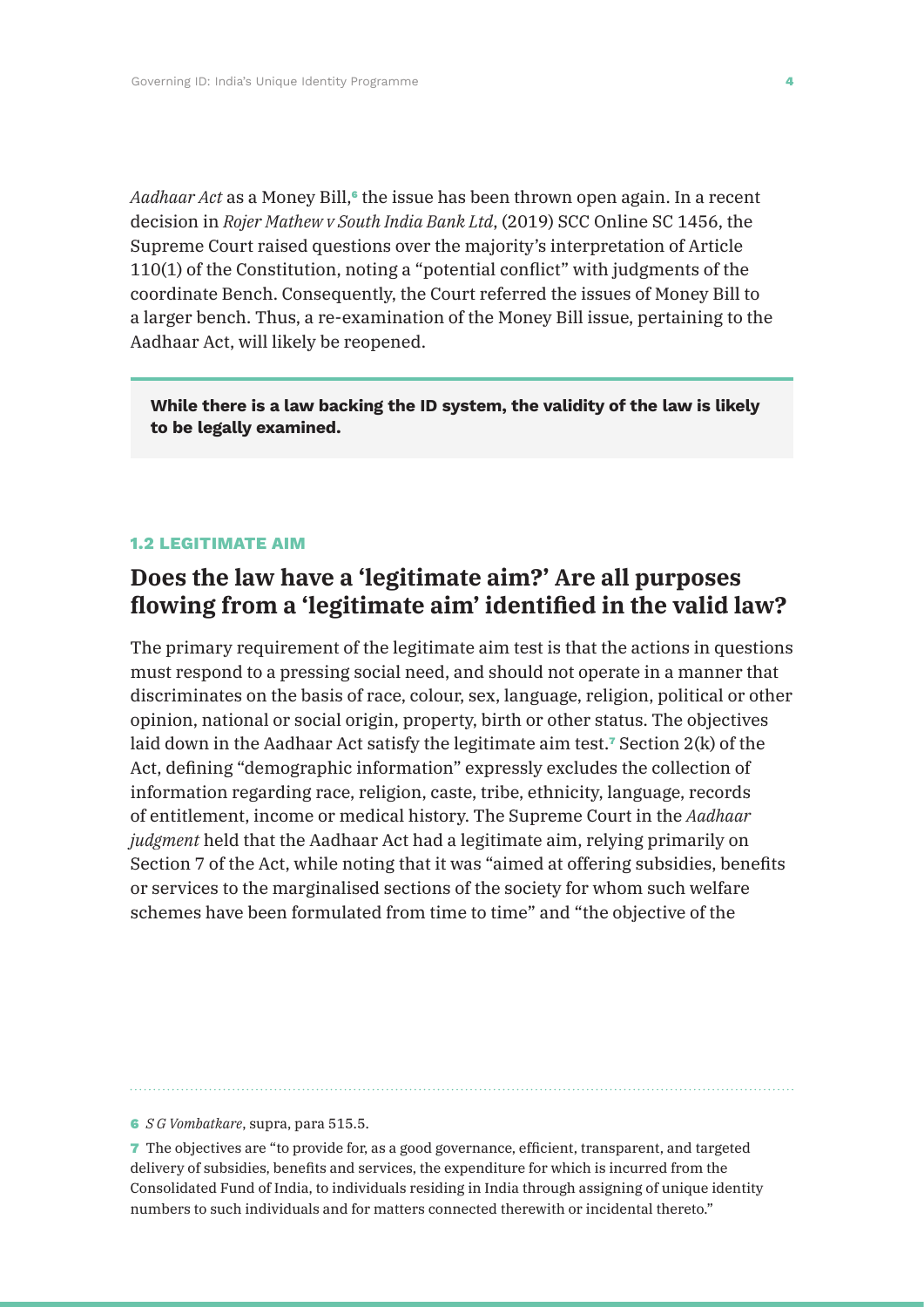Act is to plug the leakages and ensure that the fruits of welfare schemes reach the targeted population, for whom such schemes are actually meant." <sup>8</sup>

**Even though the law has a legitimate aim, it does not clearly define the purposes for which the ID system can be used.**

#### **1.3 DEFINING ACTORS AND PURPOSES**

### **Does the law governing the ID system clearly define all the actors that can use or are connected to it in any way?**

The Aadhaar Act does not clearly define all the actors that can use or manage, or are connected to the Aadhaar database. The Amendment Act introduces the definition of "Aadhaar ecosystem" which includes enrolling agencies, Registrars, requesting entities, offline verification-seeking entities and any other entity or group of entities as may be specified by regulations.9 These actors, apart from the Aadhaar number holders themselves, can use/manage or are connected to the CIDR. However, no ensuing amendment has been made to the existing Aadhaar Regulations to give any further details about the actors, especially the offline verification seeking entities, in the Aadhaar ecosystem.

Other actors can also use the ID system for the process of organic/inorganic seeding described above. The government has in the past notified more than 250 schemes, including for Public Distribution Systems and for pension, through over 130 notifications passed under Section 7 of the Act, to require Aadhaar for authentication.<sup>10</sup>

**Several actors are not clearly defined in the Aadhaar Act or the supporting regulations itself.**

10 See Reply to Lok Sabha Unstarred Qs No. 819 on 20.12.2017.

<sup>8</sup> *Aadhaar judgment*, supra, paras 314, 373.

<sup>9</sup> Section 2(aa), Aadhaar Act.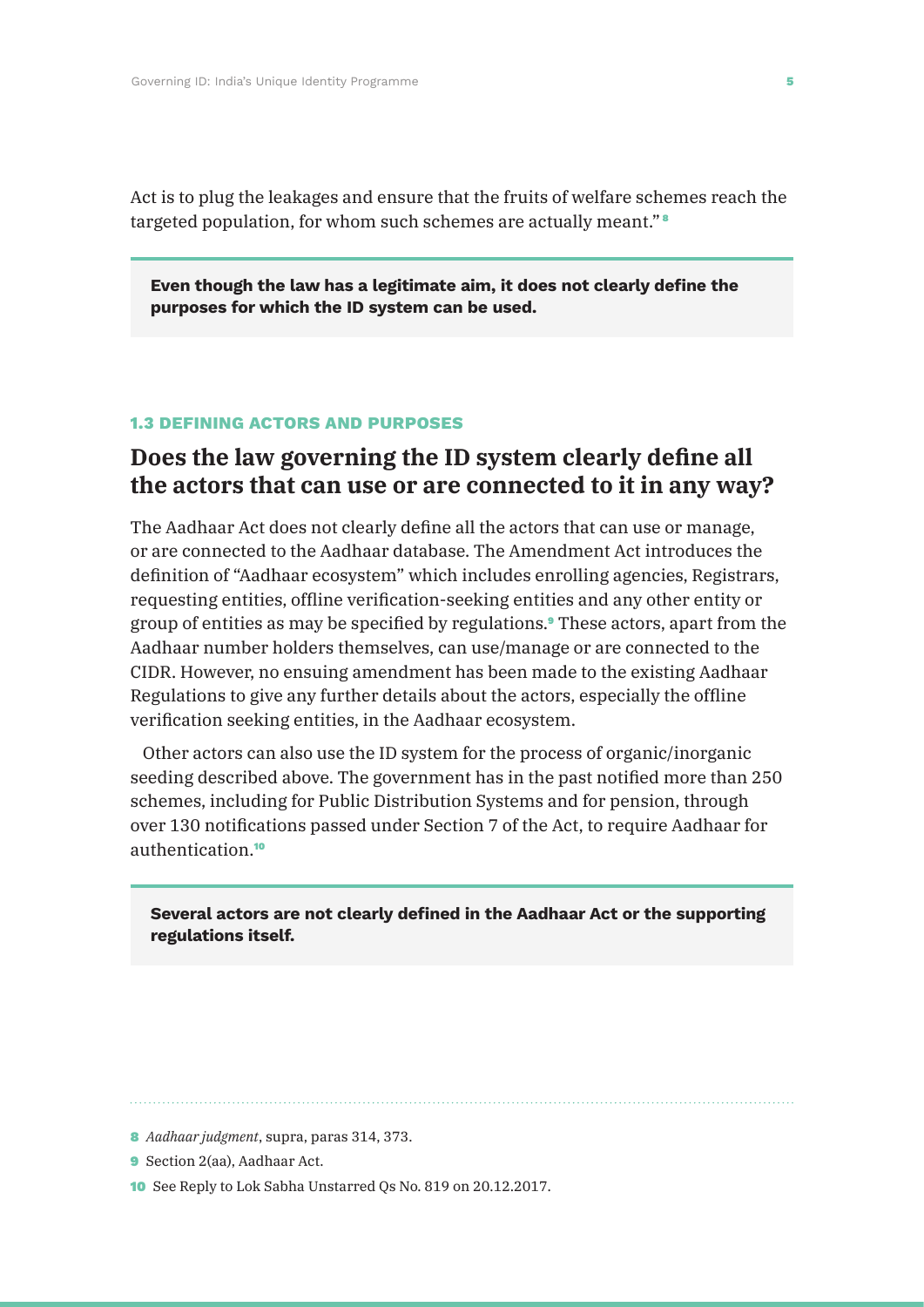#### **1.4 REGULATING PRIVATE ACTORS**

### **Is the use of the ID system by private actors adequately regulated?**

Section 57 of the original Aadhaar Act permitted private sector use of Aadhaar. However, a part of Section 57, which enabled private actors to seek authentication on the basis of a contract, was struck down by the Supreme Court in the *Aadhaar judgment* since it enabled commercial exploitation of an individual biometric and demographic information by these entities and violated the privacy of the Aadhaar number holders.<sup>11</sup> There has been a lot of debate about the true meaning of the Court's ruling and the status of private entities in the Aadhaar ecosystem. One view was that after the partial striking down of Section 57, private actors were not permitted to use the Aadhaar infrastructure even as requesting entities, even under a voluntary contract. Others argued that the wide definition of "requesting entity" <sup>12</sup> and the mandate given to the UIDAI to perform authentication of the Aadhaar number submitted by *any* requesting entity13 meant that the private sector could continue to use Aadhaar through this route.

In 2019, through an amendment, the government omitted Section 57, but effectively restored private sector use of Aadhaar through other amendments.<sup>14</sup> The Telegraph Act was further amended by introduction Section 4(3) clarifying that a licensee under the Telegraph Act can identify its customer/user by authentication or offline verification under the Aadhaar Act (based on their consent), apart from existing methods such as identification through passports. Similarly, Section 11A was inserted in the PMLA Act, 2002 authorising every reporting entity to verify the identity of its clients and the beneficial owner through Aadhaar authentication or offline verification, if they choose this method.

**The amendments to the Aadhaar Act, that have re-introduced private actors into the Aadhaar ecosystem, are now the subject matter of a judicial challenge.**

- 11 *Aadhaar judgment*, supra, para 513.8.3.
- 12 Section 2(u), Aadhaar Act.
- 13 Section 8(1), Aadhaar Act.

14 Section 4(4), Aadhaar Act was introduced to permit "an entity" to perform authentication, as long as (i) it was compliant with certain specified standards of privacy and security (which are yet to be specified) and (ii) it was permitted to offer authentication services by law or it was seeking authentication for certain prescribed purposes.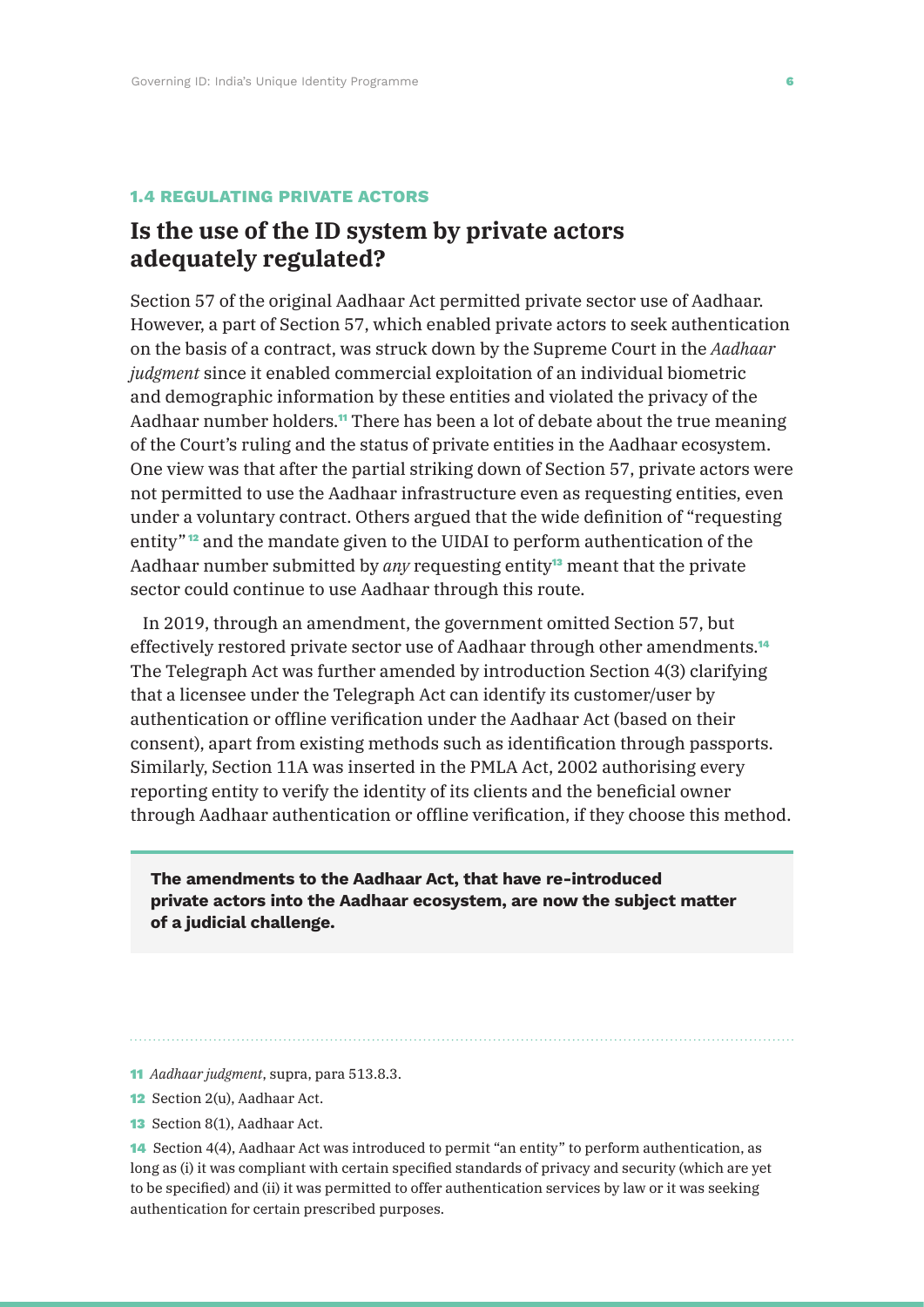#### **1.5 DATA SPECIFICATION**

### **Does the law clearly define the nature of data that will be collected?**

The Aadhaar Act provides for the collection of biometric information and demographic information. Biometric information has been defined as meaning "photograph, finger print, Iris scan, or such other biological attributes of an individual as may be specified by regulations." <sup>15</sup> "Core biometric information" <sup>16</sup> means fingerprint, iris scan, or such other biological attribute of an individual as may be specified by regulations. Demographic information has been defined as including "information relating to the name, date of birth, address and other relevant information of an individual, as may be specified by regulations for the purpose of issuing an Aadhaar number, but shall not include race, religion, caste, tribe, ethnicity, language, records of entitlement, income or medical history." <sup>17</sup>

**Both biometric and demographic information, although defined, leave room for the State to prescribe further types of information that can be collected.**

#### **1.6 USER NOTIFICATION**

### **Does the ID system provide adequate user notification mechanisms?**

There are no requirements for notification to the individuals concerned in the case of access by third parties. There are no provisions in place to provide notifications in case of unauthorised access within a reasonably practicable period of becoming aware of such breach.

**There is no user notification provision either for breaches or for access by third parties.**

15 Section 2(g), Aadhaar Act.

17 Section 2(k), Aadhaar Act.

<sup>16</sup> Section 2(j), Aadhaar Act.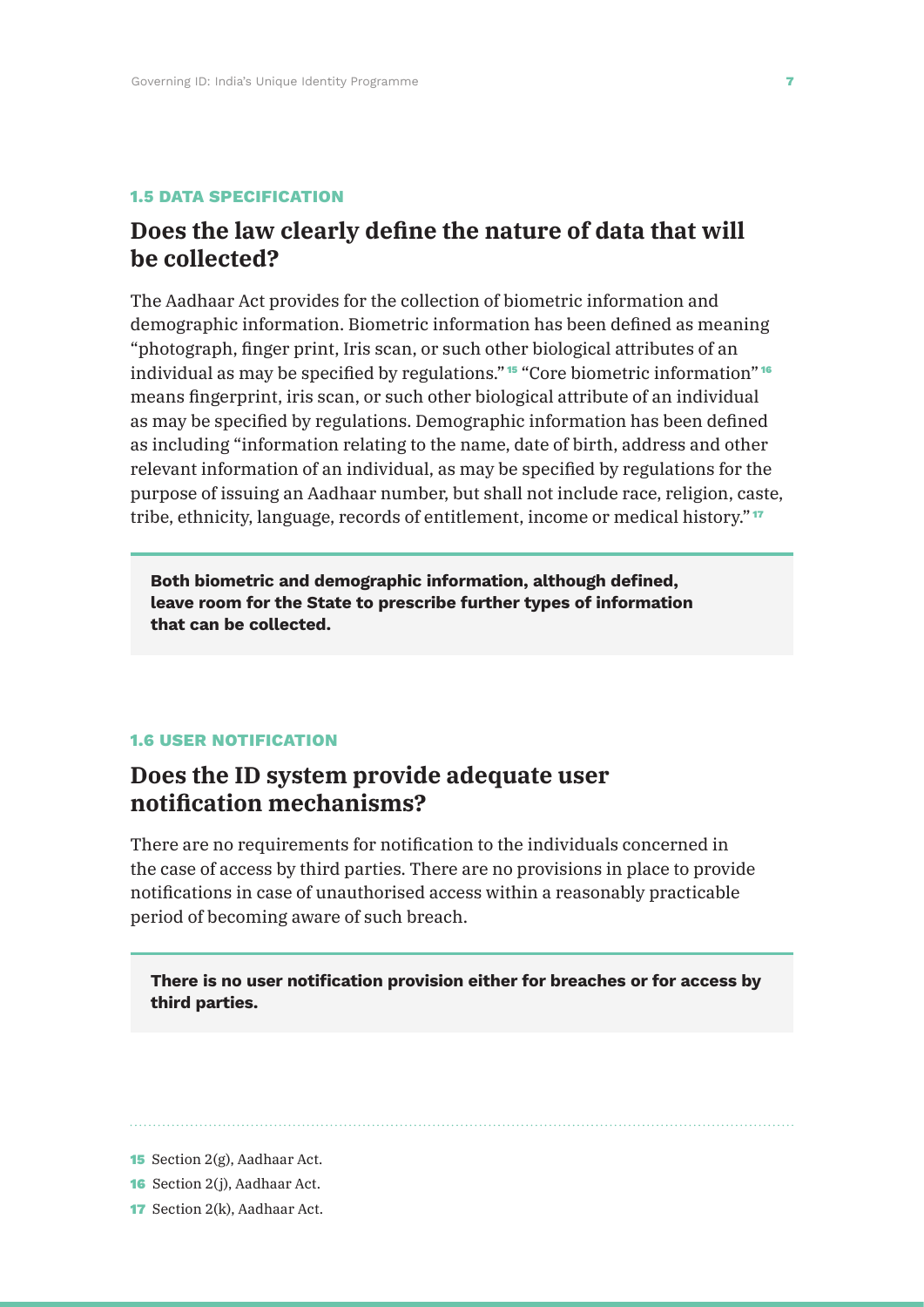#### **1.7 USER RIGHTS**

### **Do individuals have rights to access, confirmation, correction, and opt out?**

The Aadhaar Act denies individuals the right to access their own core biometric information stored in the CIDR. Further, the Enrolment Regulations state that the Aadhaar number holder has a "right to access information," with the procedure for making such requests for access provided in Schedule I. However, the schedule only provides for right to access identity information aside from core biometrics. Thus, despite cross-citing each other, no procedure is laid down. The Authentication Regulations gives the Aadhaar number holder the right to access the authentication transactions logs during the two year period for which they are maintained. Regulation 28(1) grants the right to access one's authentication records "within the period of retention of such records before they are archived," which as per Regulation 27(1) is 6 months.

The right of correction is recognised in the form of the right to "update" resident information under Section 31(1) of the Act read with Chapter IV of the Enrolment Regulations.

The Aadhaar Act does not provide any specific opt out option. The UIDAI has clarified that the only option available with residents is the option of permanently locking their biometrics and only temporarily unlocking it when needed for biometric authentication as per Regulation 11 of the Aadhaar (Authentication) Regulations.18 In the context of children, the Supreme Court clarified that the enrolment of children would be done under the consent of their parents/ guardians, and on attaining the age of majority (18 years), such children would be given the right to exit Aadhaar, if they so choose.19 This has now been given statutory recognition vide the Aadhaar Amendment Act.<sup>20</sup>

However, this opt out is partially notional since both (i) adults who pay taxes, and who have to link their PAN card with the Aadhaar number; and (ii) adults who receive subsidies, benefits, or services require an Aadhaar number. Hence, for a majority of *adults*, the right to opt out can only exist between 18 years and the time they start paying taxes or receiving benefits. The Aadhaar Act is silent

<sup>18</sup> *Aadhaar judgment*, supra, para 60.5.

<sup>19</sup> *Aadhaar judgment*, supra, paras 391-391.6.

<sup>20</sup> Section 3A, Aadhaar Amendment Act.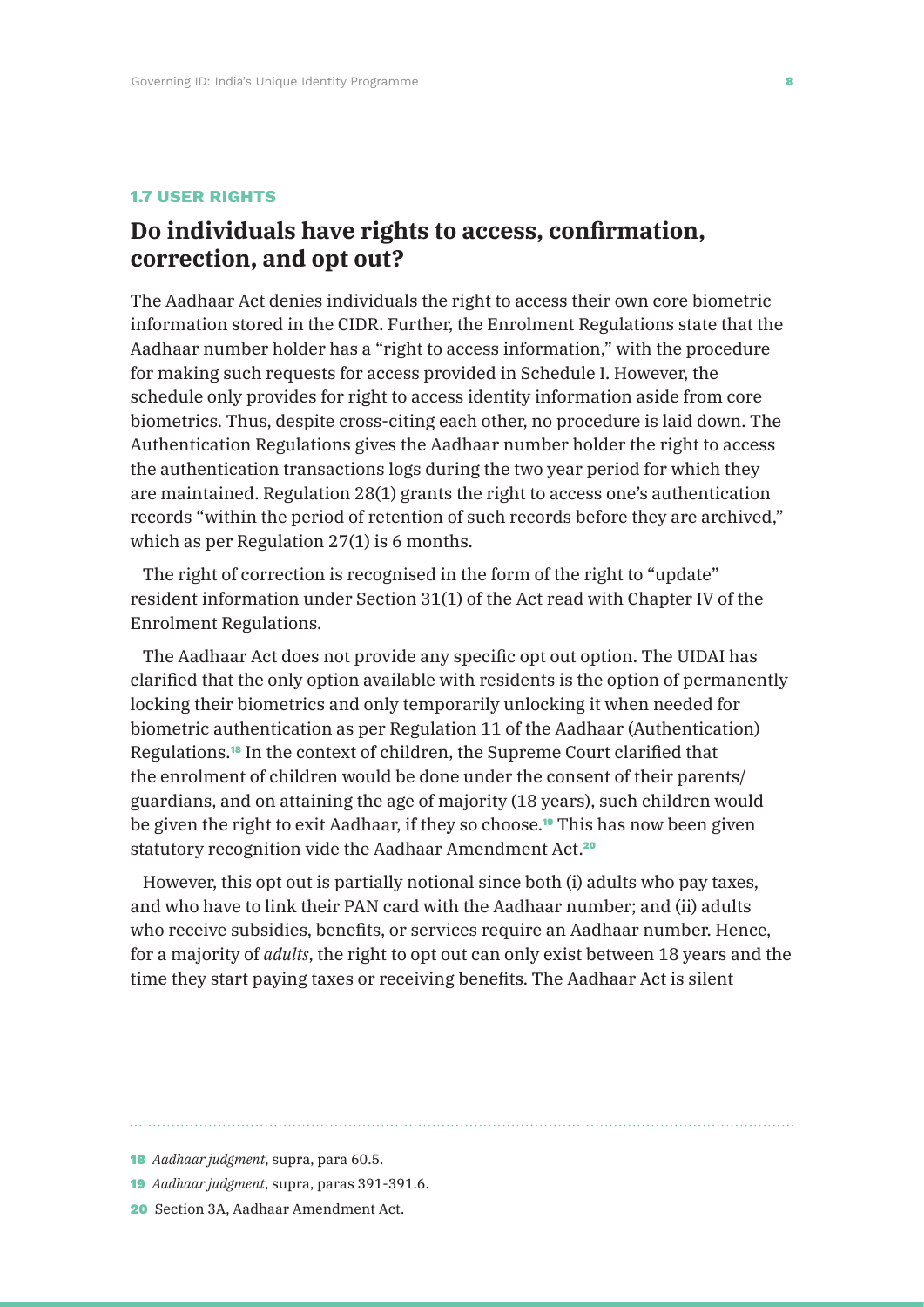on the deletion of data from the Central Identities Data Repository once the opt out takes place.

**While the Aadhaar Act introduces some user rights, there are limited rights to access and opt-out provided.**

#### **1.8 REDRESSAL MECHANISMS**

### **Does the law provide for adequate redressal mechanisms against actors who use the Digital ID and govern its use?**

Prior to the amendment, the Aadhaar (Enrolment and Update) Regulations prescribed a weak and ineffective grievance redressal system, through the mechanism of a "contact centre." The Aadhaar Amendment Act introduced a new chapter dealing with civil penalties including constituting an Adjudicating Authority and an Appellate Tribunal. However, it is relevant to note that Regulation 4(3) of Sharing Regulations states that private requesting entities "may" share the authentication logs of an Aadhaar number holder with them upon their request, with no recourse to the Aadhaar number holder if such a request is denied.

The Aadhaar Act originally permitted the disclosure of identity information or authentication records of individuals, pursuant to a judicial order nor inferior to that of a District judge, after hearing the UIDAI only. No *ex ante* or *ex post* hearing was given to the concerned Aadhaar number holder. The Supreme Court read this down to clarify that an individual, whose information is sought to be released, shall be afforded an opportunity of hearing, and a right to challenge the order passed.21 Pursuant to the amendment, it is now required that the order be made by a Judge of a High Court, after hearing the UIDAI and the concerned person; and that even then, core biometric information could not be disclosed under the section.

The Aadhaar Act clarifies that an inquiry for adjudicating a civil penalty can be initiated only on a complaint made by the UIDAI, although the entity in the Aadhaar ecosystem against whom a complaint had been made, will be provided with a right to be heard. The Aadhaar Act originally provided that the cognizance of an offence could only be taken by a criminal court on the complaint made by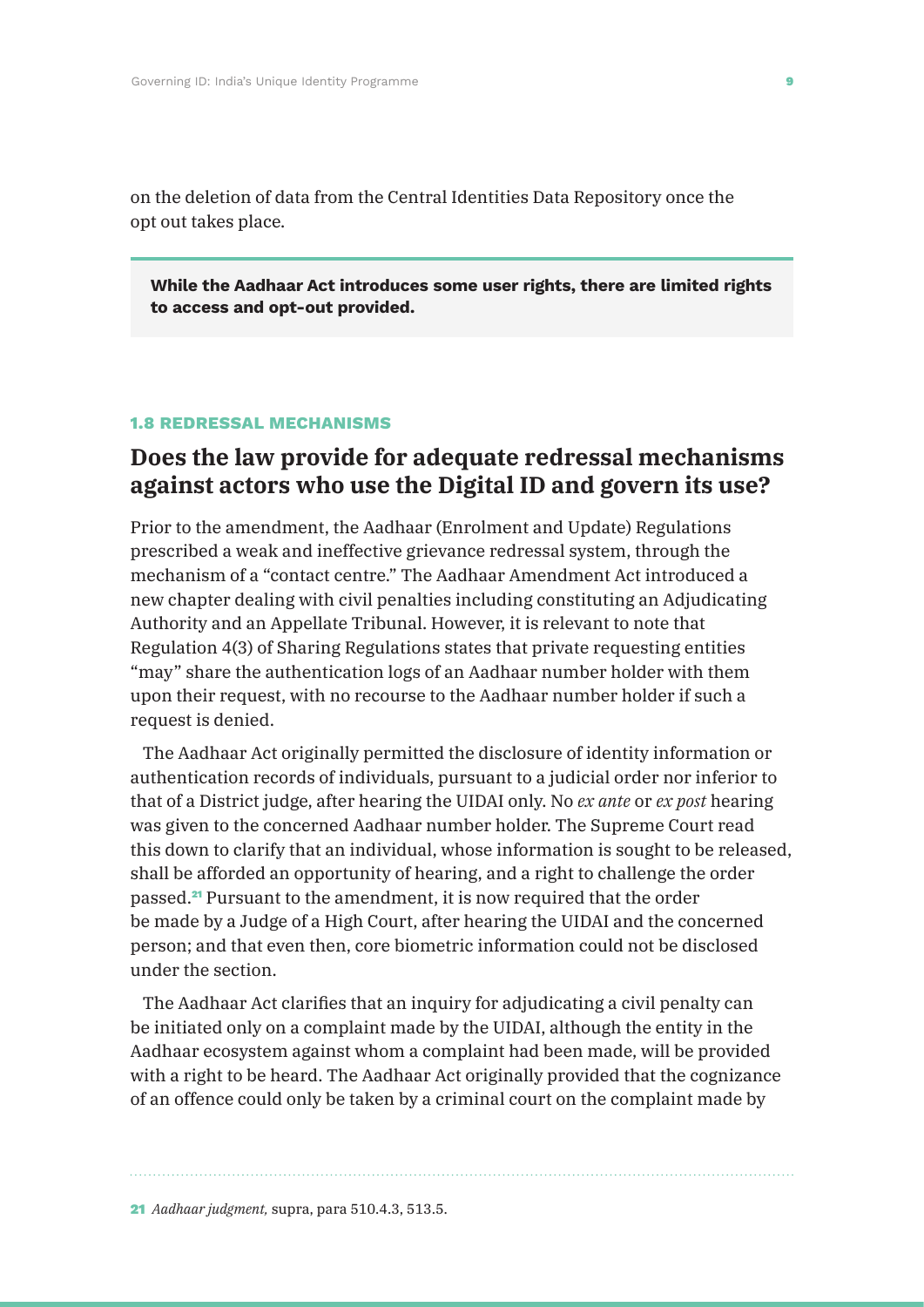the UIDAI or any officer or person authorised by it. The Supreme Court held that a "suitable amendment" was needed "to include the provision for filing of such a complaint by an individual/victim as well whose right is violated."<sup>22</sup> It was amended to permit an individual or (aggrieved) Aadhaar number holder to make a complaint for offences punishable under Sections 34-37, 40-41. Thus, even at present, only the UIDAI is competent to initiate criminal action for other offences.

The Enrolment Regulations empowers the UIDAI to omit or deactivate an Aadhaar number. Although the Aadhaar Act and Enrolment Regulations<sup>23</sup> provide for deactivation and omission of Aadhaar numbers, no provision is made for providing a hearing prior to such deactivation and omission. The individual is informed only after the decision has been made.

**The Aadhaar Act does not provide any remedies, including appeal or compensation, for persons who have been wrongfully suffered exclusion on account of Aadhaar related authentication failures.**

#### **1.9 ACCOUNTABILITY**

### **Is there an independent and adequate regulatory mechanism to ensure accountability of the administrator of the ID system?**

The UIDAI suffers from a conflict of interest since it serves both as an administrator (i.e. it collects and maintains the demographic and biometric information of all residents; it oversees the authentication and offline verification process) and a regulator (it licenses and regulates various entities in the Aadhaar ecosystem; notifies Regulations; is in charge of the contact centre grievance redressal mechanism, and has the power to issue binding directions to any entity in the Aadhaar ecosystem). These roles can often be in conflict with each other. There is no independent agency tasked with regulating the conduct of UIDAI, nor is there any data protection law currently in place.

22 *Aadhaar judgment,* supra, para 513.7.

23 Section 23(2)(g), Aadhaar Act read with Regulations 27-30, Enrolment Regulation.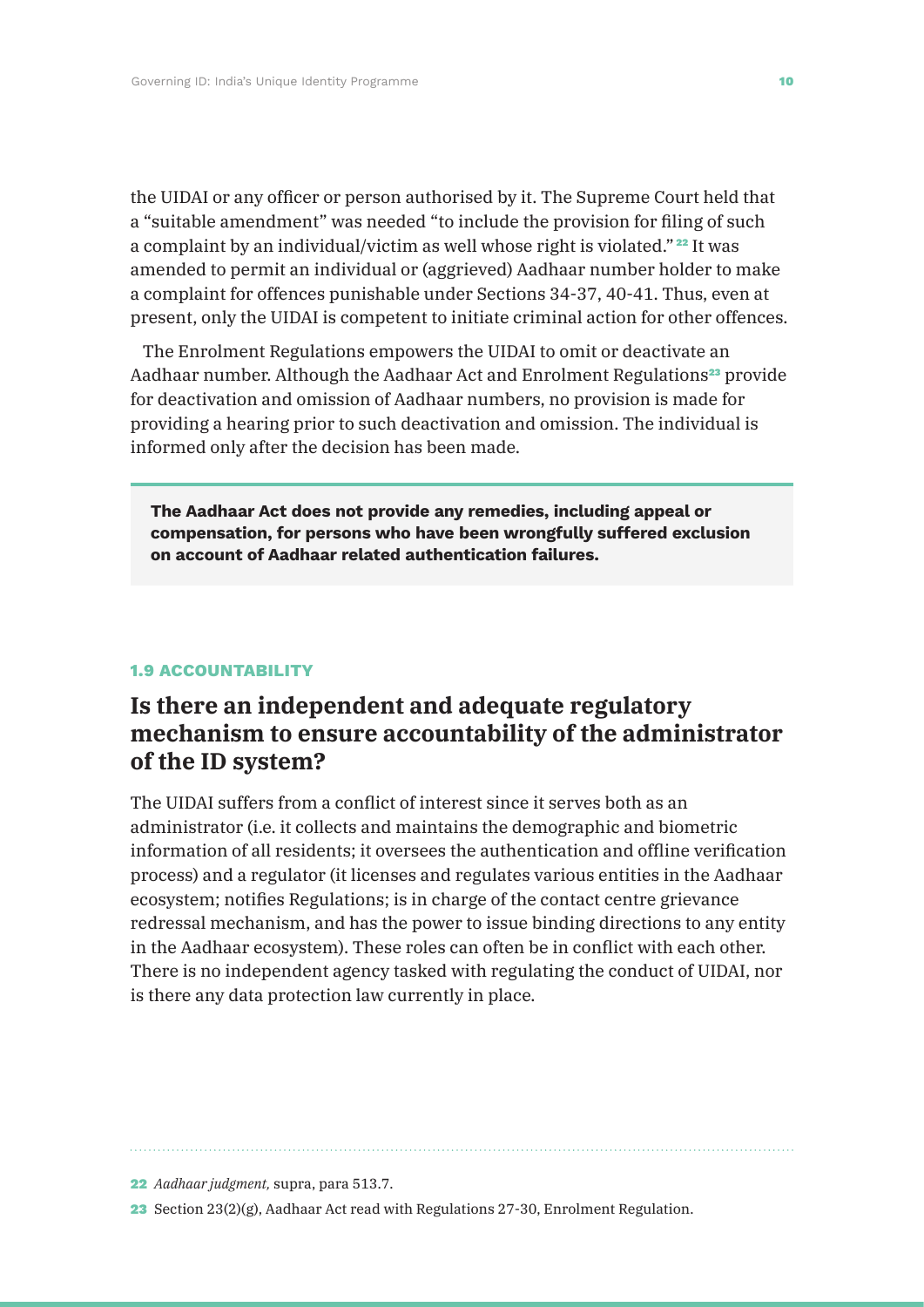The only source of accountability seems to be in the form of a financial audit by the Comptroller and Auditor General.<sup>24</sup> There is no accountability for security breaches nor is any performance audit carried out at the end of the year.

However, pursuant to the amendment, the UIDAI has been empowered to appoint its officers and employees, without requiring the Central Government's approval, and the salaries and allowances and other terms and conditions of service of such officers/employees do not require the approval of the Central Government.25 This has improved the independence of the UIDAI from the government.

**The dual role of administrator and regulator performed by the UIDAI creates a clear conflict of interest.**

#### **1.10 MISSION CREEP**

### **Does the governing law explicitly specify the proposed purposes of the ID system?**

The proposed purpose for the digital ID (Aadhaar) has been specified in the Act – mainly, the use of Aadhaar for establishing the identity of an individual as a condition for receipt of a subsidy, benefit or service for which the expenditure has been incurred from the Consolidated Fund of India or the State. The powers and functions of the UIDAI, including for "specifying the manner of use of Aadhaar numbers for the purposes of providing or availing of various subsidies, benefits, services and other purposes for which Aadhaar numbers may be used"<sup>26</sup> has been interpreted by the Supreme Court to mean that the "other purposes" must have its relation to subsidies, benefits and services mentioned in Section 7 and be confined only to that purpose i.e. scheme of targeted delivery for giving any

24 Daniel Solove, "10 Reasons Why Privacy Matters", *TeachPrivacy (blog),* January 20 2014, *https:// teachprivacy.com/10-reasons-privacy-matters/*.

25 *Aadhaar judgment.*

26 *Aadhaar Judgment,* supra, para (447)(4)(h). For a further analysis on the Court's reasons for striking down Section 57 of the Aadhaar Act, see Vrinda Bhandari and Rahul Narayan, "In striking down Section 57, SC has curtailed the function creep and financial future of Aadhaar," *The Wire*, Sept. 28, 2018, *https://thewire.in/law/in-striking-down-section-57-sc-has-curtailed-the-function-creepand-financial-future-of-aadhaar*.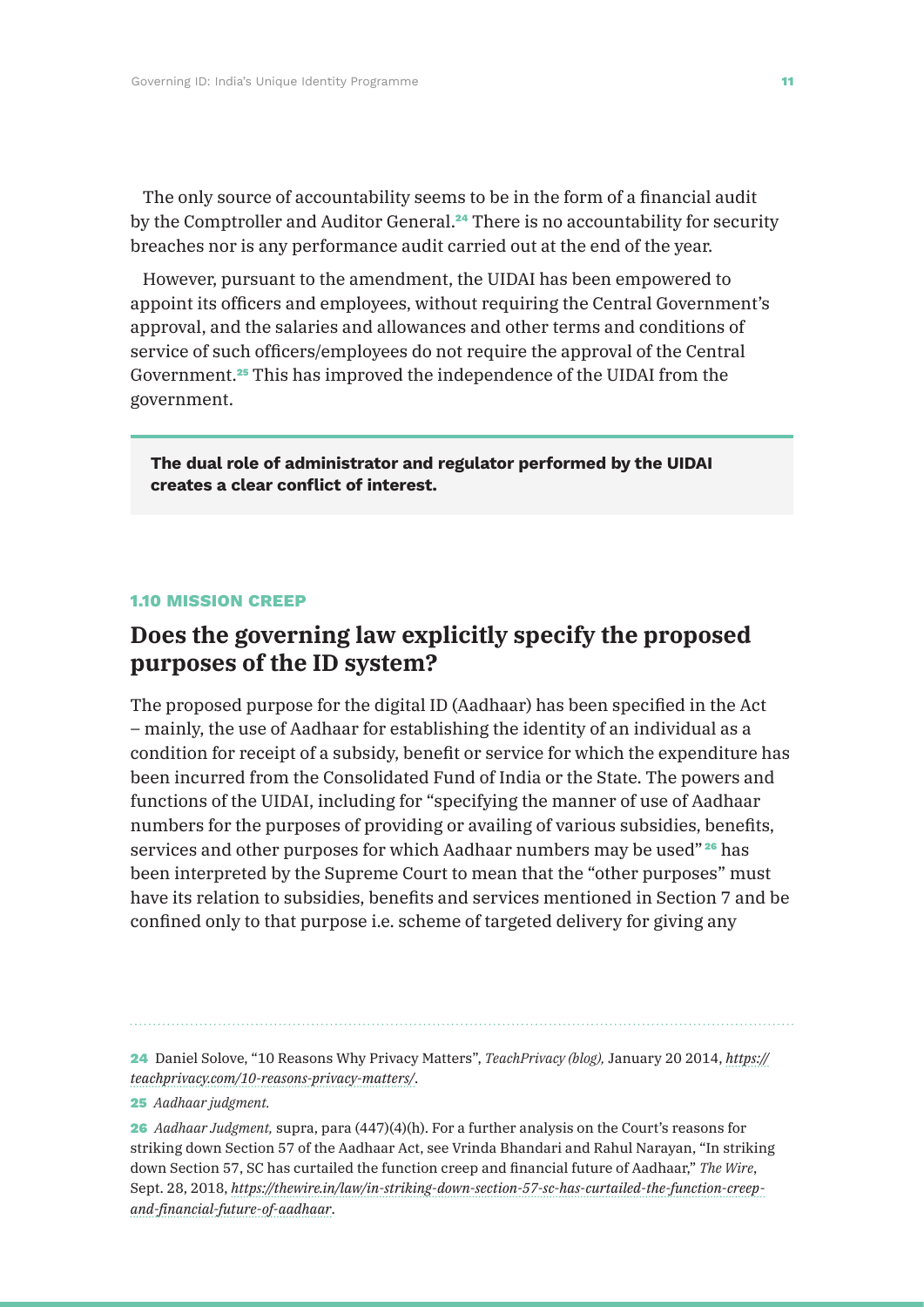grant, relief, etc. when it is chargeable to the Consolidated Fund of India.27 Other purposes for Aadhaar have been expressly mandated by other statutes.<sup>28</sup>

**Other voluntary purposes for which Aadhaar may be used are not clearly specified, nor is it made clear which are the categories of actors who may make use of it.**

The Aadhaar Act, post amendment, is silent on voluntary uses for Aadhaar, stating only that an entity may be allowed to perform authentication if the UIDAI is satisfied that the requesting entity is "seeking authentication for such purpose, as the Central Government in consultation with UIDAI, and in the interest of State, may prescribe." It is relevant to note that it has been made clear that the purpose has to be informed in writing to the Aadhaar number holder by a requesting entity/offline verification seeking entity at the time of submitting the identity information.<sup>29</sup>

There are no provisions in place or practices envisaged to have a process for determining the appropriateness or legitimacy of new uses and purposes. In the past, the purpose for the use of Aadhaar was made clear through various notifications issued by the Central or State Government that mandated Aadhaar authentication for the receipt of a certain specific benefit, subsidy, or service such as social security pension or PDS (Public Distribution System).<sup>30</sup>

27 *Aadhaar judgment*, supra, para 468.

28 Section 139AA, Income Tax Act prescribes the mandatory linking of PAN card with the Aadhaar number, thus necessitating Aadhaar for the payment of income tax.

**29** Sections  $4(4)(b)(ii)$  and  $29(3)(a)$ , Aadhaar Act.

30 The Supreme Court in the *Aadhaar judgment* narrowly interpreted the definition of "benefit, subsidy or service" under Section 7 of the Act and thus struck down the notifications making Aadhaar mandatory for school/entrance exams under CBSE/JEE. See *Aadhaar judgment*, supra, para 379.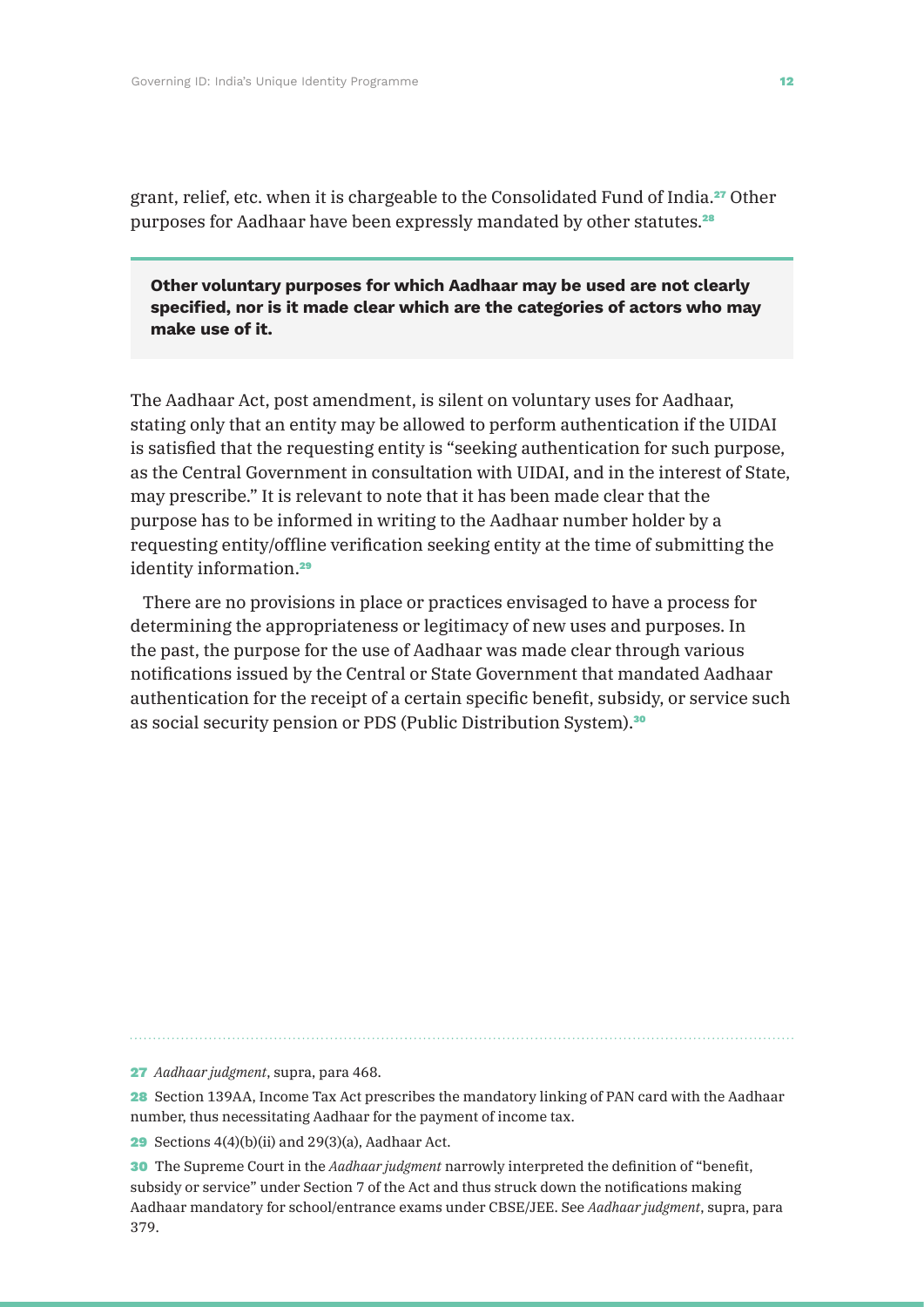# **rights based tests**

#### **2.1 NECESSARY AND PROPORTIONATE**

## **Are principles of data minimisation followed in the collection, use, and retention of personal data?**

The Supreme Court held that principles of data minimisation have been "largely followed." In reaching its conclusion, the Court relied on three factors – (i) the collection of photographs and demographic information, did not raise any reasonable expectation of privacy, especially given the prohibition of collection of certain specified types of demographic information under Section 2(k); (ii) minimal biometric data in the form of iris and fingerprints is collected during enrolment, and no purpose, location or details of the authentication transactions are collected; and (iii) Section 32(3) of the Act and the proviso to Regulation 26 of the Authentication Regulations specifically prohibited the UIDAI from collecting, storing or maintaining, either directly or indirectly any information about the purpose of authentication.<sup>31</sup>

However, there were several practices, which were held as violative of the data minimisation principle:

- 1. The provision permitting the authentication records to be archived for a period of five years was held to be bad in law. Authentication records are not to be kept beyond a period of six months, as stipulated in Regulation 27(1) of the Authentication Regulations.
- 2. The storage and maintenance of metadata relating to the authentication transaction by the UIDAI under the Authentication Regulations was impermissible in its present form and needed a suitable amendment.
- 3. Section 33(2), which gave a *carte blanche* to the State to access/use/disclose identity information of individuals, including their core biometric information, "in the interest of "national security" based simply on the direction of officer not below the rank of Joint Secretary was struck down in its present form. Given the importance of the power, the Court noted, an officer higher than the rank of a Joint Secretary should be empowered; and to avoid misuse, a Judicial Officer, preferably a sitting High Court judge should also be associated to arrive at the conclusion that the disclosure was

31 *Aadhaar judgment*, supra, paras 227-228, 229, 510.2.1.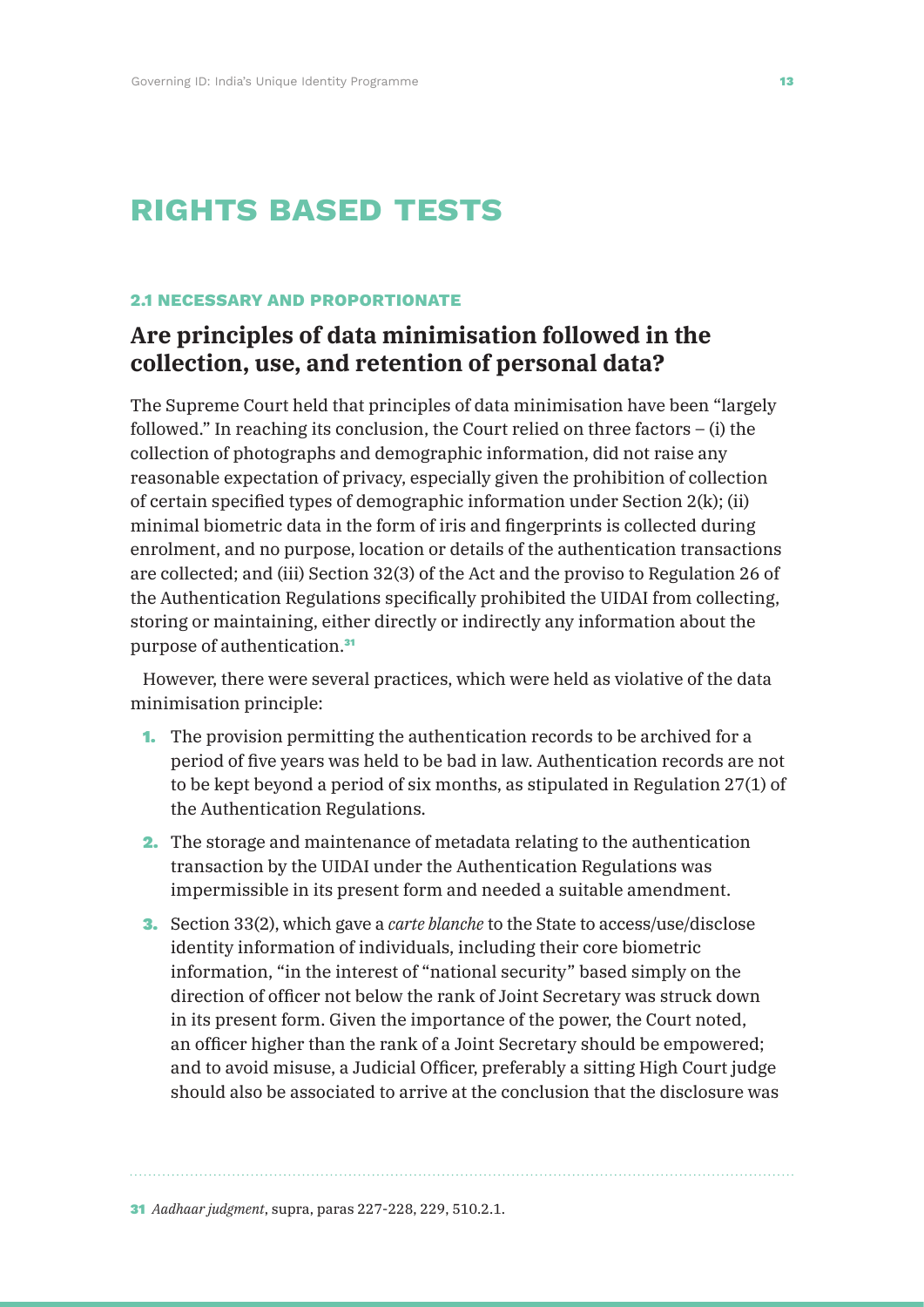in the interest of national security.<sup>32</sup> Vide the amendment, the power was entrusted with the Secretary (instead of the Joint Secretary), but no judicial supervision/oversight has been provided for.<sup>33</sup>

**There is a need for better data minimisation practices with regard to core biometric information and storage of metadata.**

#### **2.2 ACCESS TO DATA**

### **Does the law specify access that various private and public actors have to personal data?**

Apart from what has already been stated, certain other sections are required to be noticed. Section 29(3) of the Aadhaar Act provides that no identity information with a requesting entity shall be used for any purpose, other than the purposes informed in writing to the individual at the time of submitting their information. Section 29(4) of the Aadhaar Act stated that an Aadhaar number or core biometric information could be published in a manner "as may be specified by regulations." This was upheld on the ground that Aadhaar (Sharing of Information) Regulations, 2016, as of now, do not contain any such provision.<sup>34</sup> Pursuant to the amendment, the words "core biometric information" in section 29(4) were substituted by "demographic information or photograph."

**The law specifies the level of access different actors have to personal data.**

- 33 Section 33(2), Aadhaar Act.
- 34 *Aadhaar judgment*, supra, para 513.4.

<sup>32</sup> *Aadhaar judgment*, supra, para 510.4.1, 510.4.2, 510.4.4, 513.3, 513.6.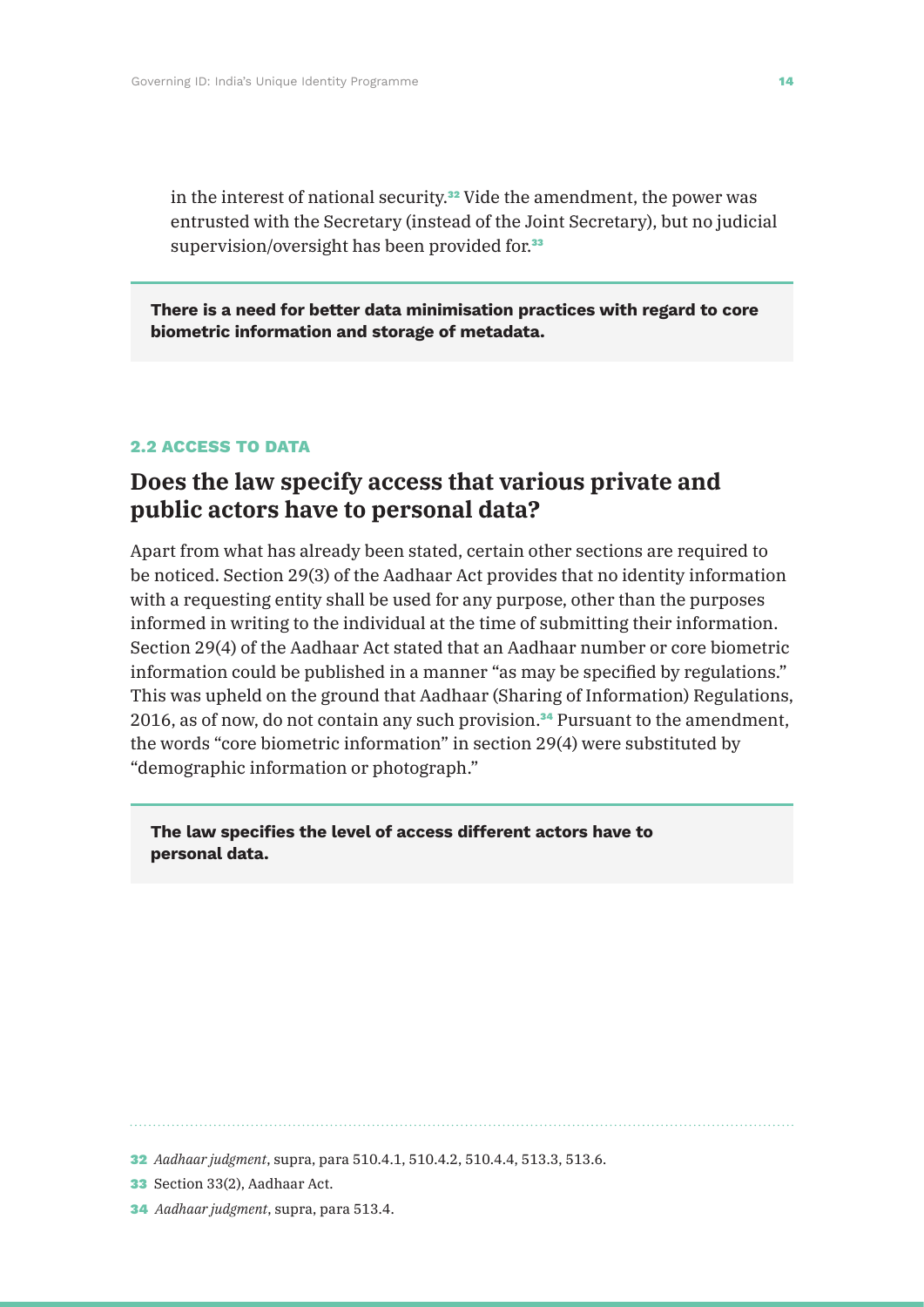#### **2.3 EXCLUSIONS DUE TO DESIGN FLAWS**

## **Is the use of digital ID in identification and authentication exclusionary?**

The digital ID, Aadhaar, is premised on biometric and demographic identification. It is well documented in the context of biometrics, "human recognition systems are inherently probabilistic, and hence inherently fallible. The chance of error can be made small but not eliminated." <sup>35</sup> In a paper, Hans Verghese Mathews reported that given current population, UIDAI should expect 1 in every 121 persons to be a "duplicand," i.e. giving a false positive for biometric identification; and by the time the population increases to 1.5 billion, 1 in every 97 persons is expected to be a duplicand.<sup>36</sup>

Aadhaar Proof of Concept studies have shown that less than 2% residents will not be able to successfully authenticate using biometric modalities such as fingerprints and/or iris,<sup>37</sup> and will have to rely on exception handling processes. The Government admitted that there had been cases of exclusion caused due to unsuccessful authentication.38 UIDAI's own Report on "Role of Biometric Technology in Aadhaar Enrolment" in 2012 acknowledged that the biometric accuracy after accounting for the biometric failure to enrol rate, false positive identification rate, and false negative identification rate, was 99.768% accuracy. For a population of over 119.22 crore enrolled in Aadhaar, this translates into roughly 27.65 lakh people who would be excluded from benefits linked to successful Aadhaar authentication. In Court too, the UIDAI has admitted slightly higher authentication failure rates have been observed for fingerprints for senior citizens above the age of 70.<sup>39</sup>

Apart from biometric identification, successful authentication is also dependent on a host of other external factors, such as correct Aadhaar-seeding, successful fingerprint recognition, mobile and wireless connectivity, electricity, functional

35 National Research Council in Washington DC Report, "Biometric Recognition: Challenges and Opportunities" (2010).

36 Hans Varghese Mathews, "Flaws in the UIDAI Process", 51(9) *Economic and Political Weekly* (2016).

37 *Aadhaar judgment*, supra, para 61.4.2.

- 38 *Aadhaar judgment*, supra, para 90.
- 39 *Aadhaar judgment*, supra, para 61.5.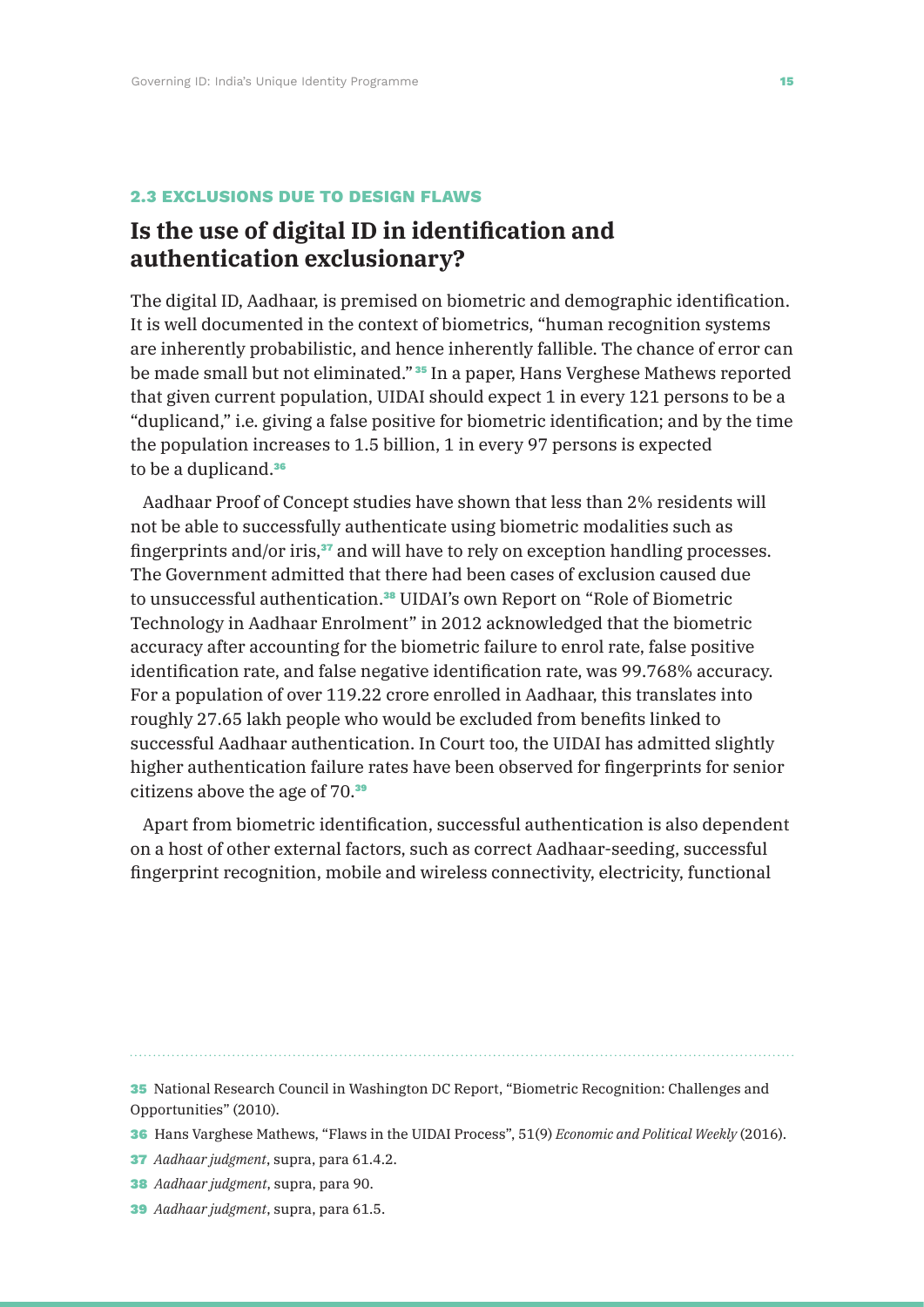POS machines and server capacity; as well as age, disability (e.g. leprosy), and class of work (e.g. manual labour). All these factors can contribute to exclusion.

**Even when it works as intended, there are clear demonstrable exclusionary impacts of the ID system.**

#### **2.4 EXCLUSIONS DUE TO FAILURE**

### **Does failure of the ID system lead to exclusion?**

The (i) probabilistic nature of biometric authentication (which gets exacerbated with age, class, manual labour, and disability), (ii) structural capacity constraints (such as poor internet and mobile access), (iii) machine errors (e.g. in the fingerprint recognition software), (iv) manual seeding errors (which requires the name, demographic information, and Aadhaar number to be correctly and identically recorded across databases) contributes to exclusion.

The Economic Survey of India 2016-17 reports that authentication failures have been as high as 49% in Jharkhand and 37% in Rajasthan, recognising that "failure to identify genuine beneficiaries results in exclusion error." <sup>40</sup> Several reasons such as inadequate server and lease line capacity at data centres, poor mobile connectivity at POS shops, incorrect seeding of Aadhaar Numbers, and lack of proper training to operators have been identified for authentication failures.

In a third party report, "State of Aadhaar – 2019," <sup>41</sup> based on pulse survey of 1.47 lakh respondents and an in-depth survey of 19,209 respondents, it was found that 2.5% of all respondents experienced exclusion from a key welfare service — they could not access it at all. One-third of them (0.8%) previously had accessed the service. Non-Aadhaar related reasons contributed to exclusion from services for several times as many people (22% experienced exclusion for non-Aadhaar related reasons; 3.5% experienced exclusion for non-Aadhaar related reasons from a service they had earlier received).

40 Department of Economic Affairs, "Economic Survey 2016-17", January 2017, *https://www. indiabudget.gov.in/budget2017-2018/survey.asp*.

41 Dalberg, "State of Aadhaar: A People's Perspective", 2019, *https://stateofaadhaar.in/assets/download/ SoA\_2019\_Report\_web.pdf*, at 18-19.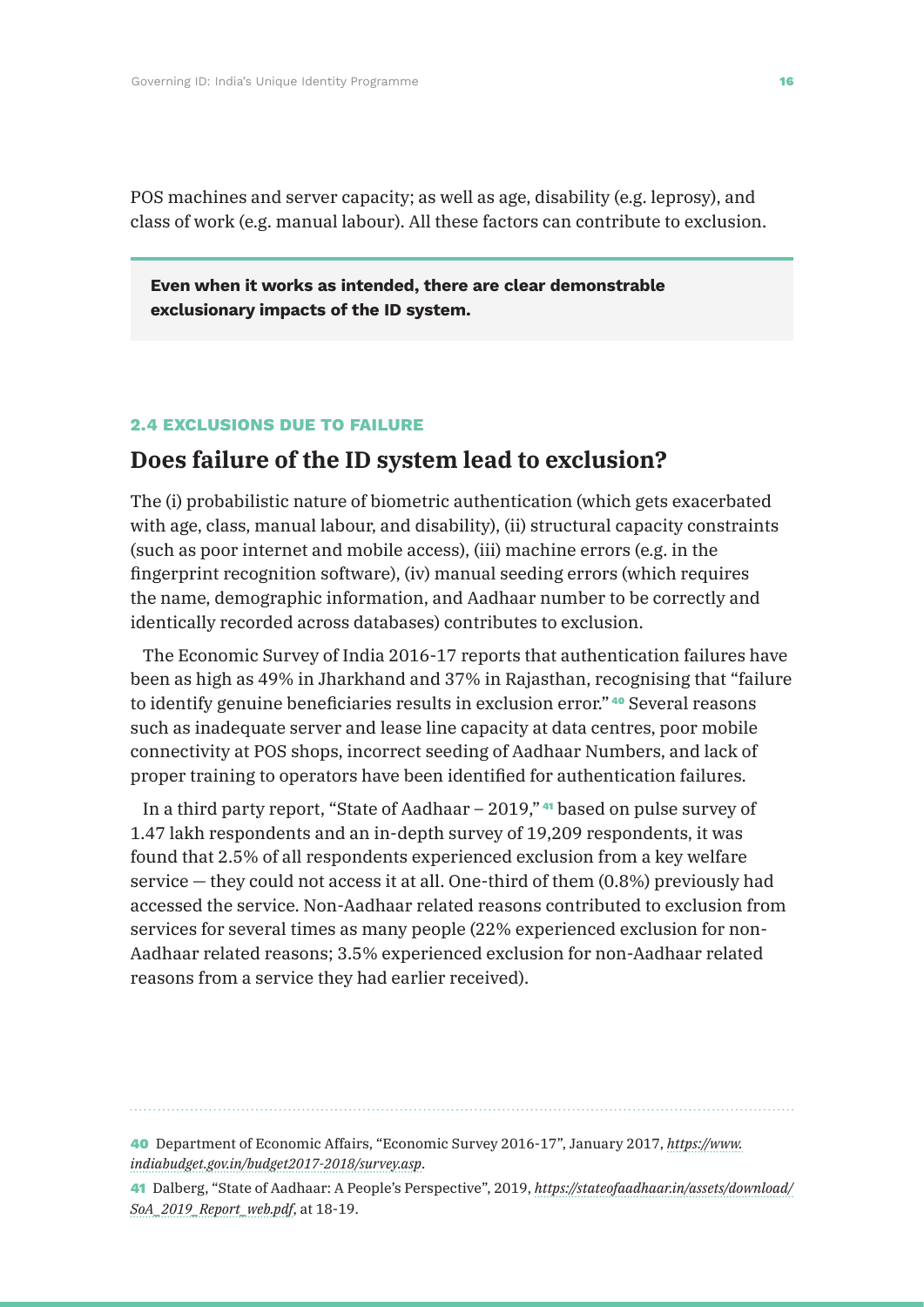

#### **Share of People Who Have Been Excluded from Services** % of respondents

**Source:** State or Asonaar in-depth survey, 2019 (N=1,3.22)<br>**Note:** Aadhaar-related reasons include failure of biometric authentication, inability to link card/ service with Aadhaar, and not having Aadhaar.<br>Non-Aadhaar rel

The above graph clarifies that "Aadhaar-related reasons" for exclusion included failure of biometric authentication, inability to link card/service with Aadhaar, and not having Aadhaar. "Non-Aadhaar related reasons" include lack of knowledge to access the service, limited availability of the service, and misdirected payments among others. The Report also found that marginalised groups, such as homeless and third-gender people, are disproportionately represented among those who face Aadhaar-related exclusion from services, such that these two groups were nearly one-third as likely to have access to PDS rations without Aadhaar than with Aadhaar.<sup>42</sup>

**Authentication errors, manual errors and capacity challenges pose significant difficulties, and they all could lead to high human costs of exclusions.**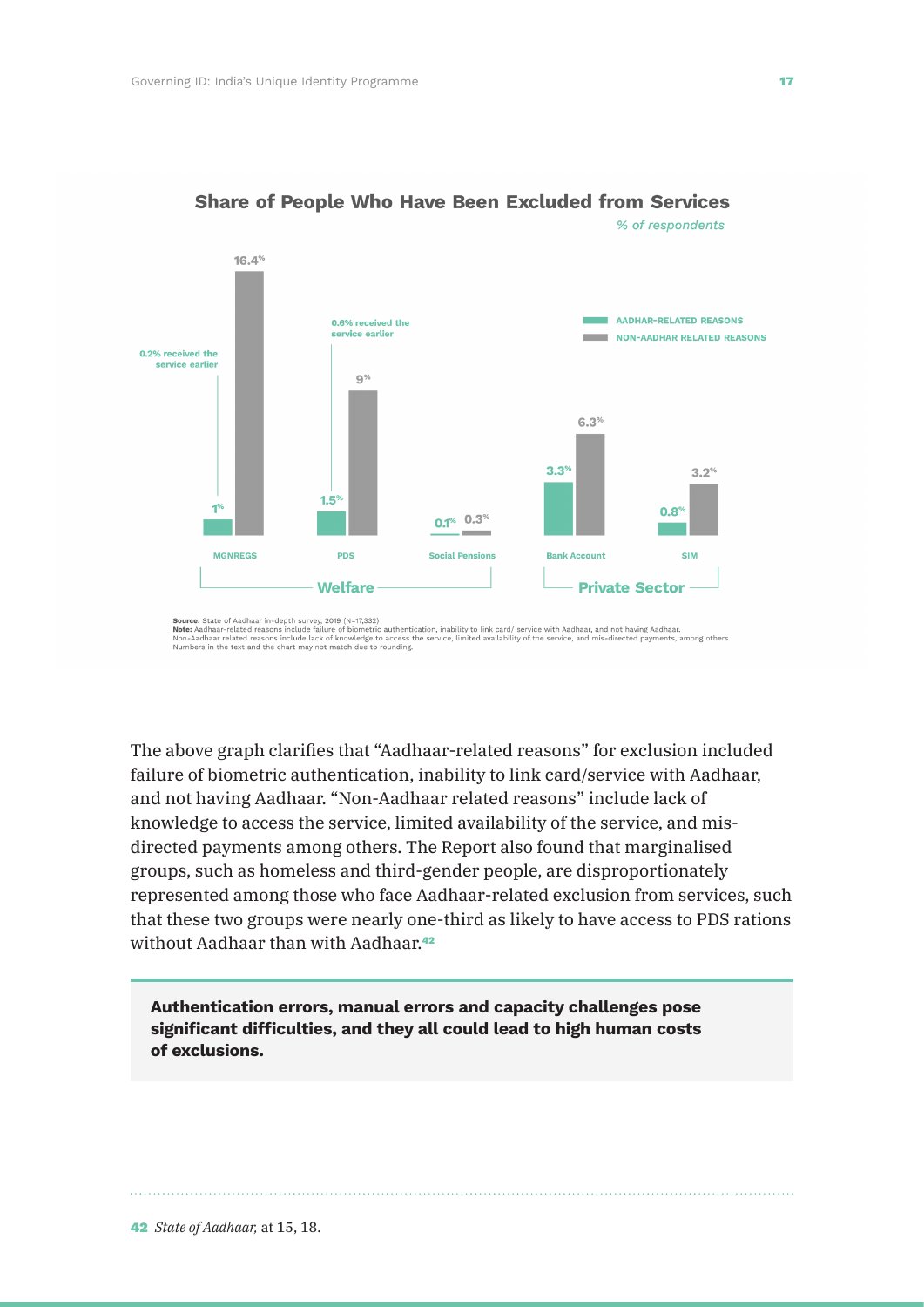# **risk based tests**

#### **3.1 RISK ASSESSMENT**

### **Is the ID system regulated taking into account its potential risks?**

There does not seem to be an adequate consideration of risk based factors in the Aadhaar Act. In the *Aadhaar judgment*, the UIDAI admitted<sup>43</sup> that (i) no UIDAI official verifies the correctness of documents offered at the stage of enrolment/ updating (ii) no UIDAI official verifies whether the documents shown at the time of enrolment/updating are genuine or false (iii) UIDAI does not take any independent responsibility with respect to the correctness of the name, date of birth or address of the person enrolled; (iv) no independent verification is carried out about whether the person, at the time of enrolment, is an illegal immigrant or has been a resident in India for 182 days or more over the last 12 months (beyond self-certification). The use case does not take into account the potential risks of the underlying documents supporting Aadhaar can be false.

Mitigation strategies (described below) were employed many years after reports of failures emerged. It is also not clear how if the success of Aadhaar and biometric authentication depends on every person being correctly seeded in the CIDR, how authentication can correctly verify the identity of an individual using "offline" measures or through OTP-based authentication (that simply depends on a mobile phone number and/or email address).<sup>44</sup>

**While some mitigation strategies have been adopted, the design and development of the ID system has not adequately adopted a risk assessment approach.**

<sup>43</sup> *Aadhaar judgment,* supra, paras 61.1 - 61.7.4.

<sup>44</sup> Regulation 4(2)(b), Authentication Regulations.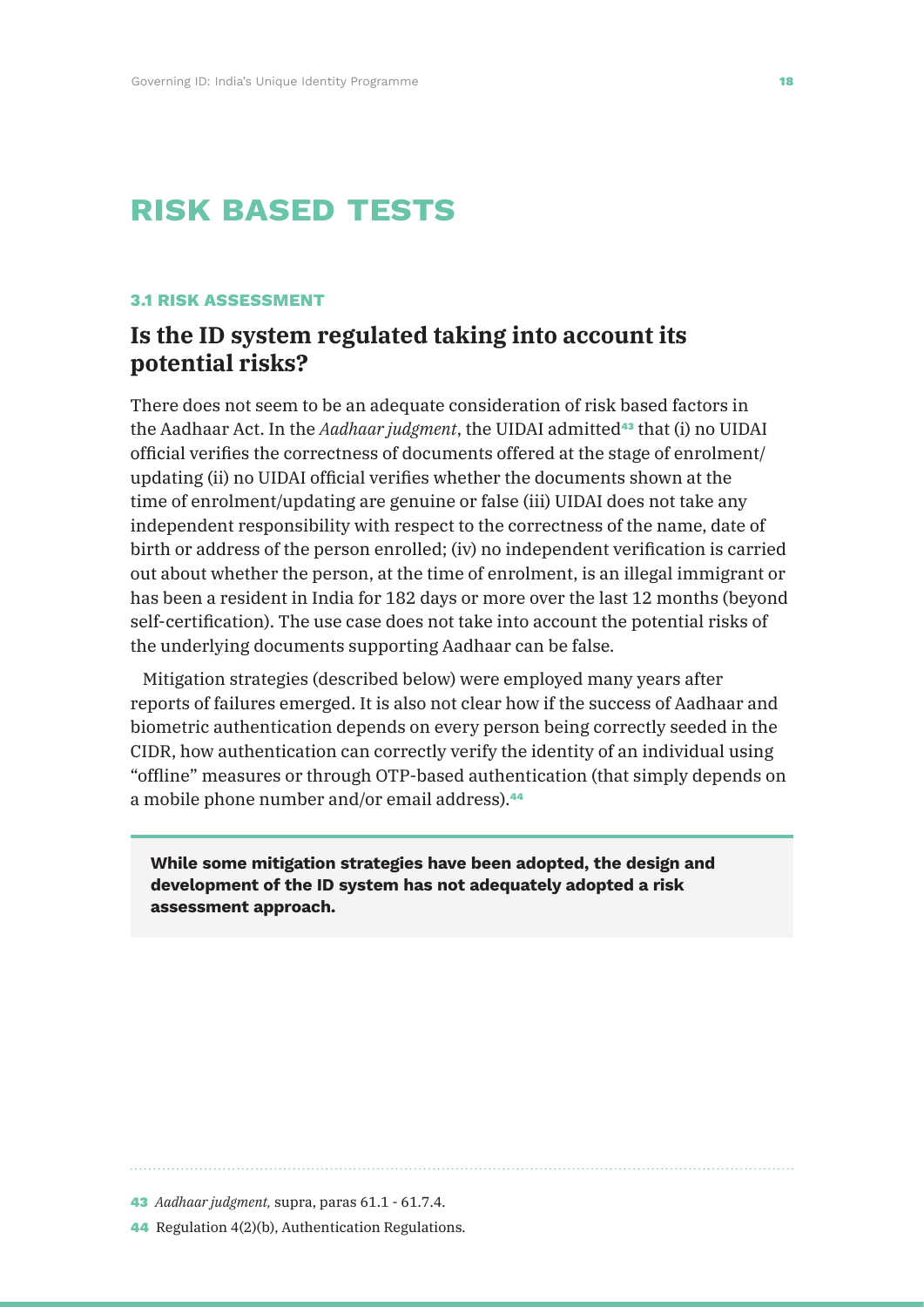#### **3.2 PRIVACY RISK MITIGATION**

### **Is there a national data protection law in place?**

#### **India does not currently have a data protection law.**

However, the Personal Data Protection Bill is likely to be placed before the Indian Parliament in the Budget/Winter Session of 2020-21, having received sent to the Joint Parliamentary Committee.

#### **3.3 PRIVACY BY DESIGN**

## **Are there privacy by design systems that minimise the harms from data breach?**

The UIDAI introduced the Virtual ID (VID), which is a temporary, revocable 16-digit random number mapped with the Aadhaar number. VID was meant to be used in lieu of Aadhaar number whenever authentication or e-KYC services are performed. Authentication may be performed using VID in a manner similar to using Aadhaar number. The UIDAI clarified that it was not possible to derive Aadhaar number from VID.<sup>45</sup>

The Aadhaar Amendment Act amended the definition of Aadhaar number under Section 2(a) of the Act to include, apart from the 12 digit identification number, "any alternative virtual identity" that had been generated under Section 3(4) of the Act. Section 3(4) clarified that the Aadhaar number included "any alternative virtual identity as an alternative to the actual Aadhaar number…" that was to be generated by the UIDAI in the manner specified by Regulations. However, till date, no Regulations have been notified by the UIDAI to elaborate on the procedure for generating an alternative virtual identity.

The UIDAI also introduced the concept of a UID Token, which is a 72 character alphanumeric string meant only for system usage. Under this system, the token would remain the same for an Aadhaar number for all authentication requests

45 UIDAI, "Circular No. 1 of 2018", January 2018, *https://uidai.gov.in/images/resource/UIDAI\_ Circular\_11012018.pdf*.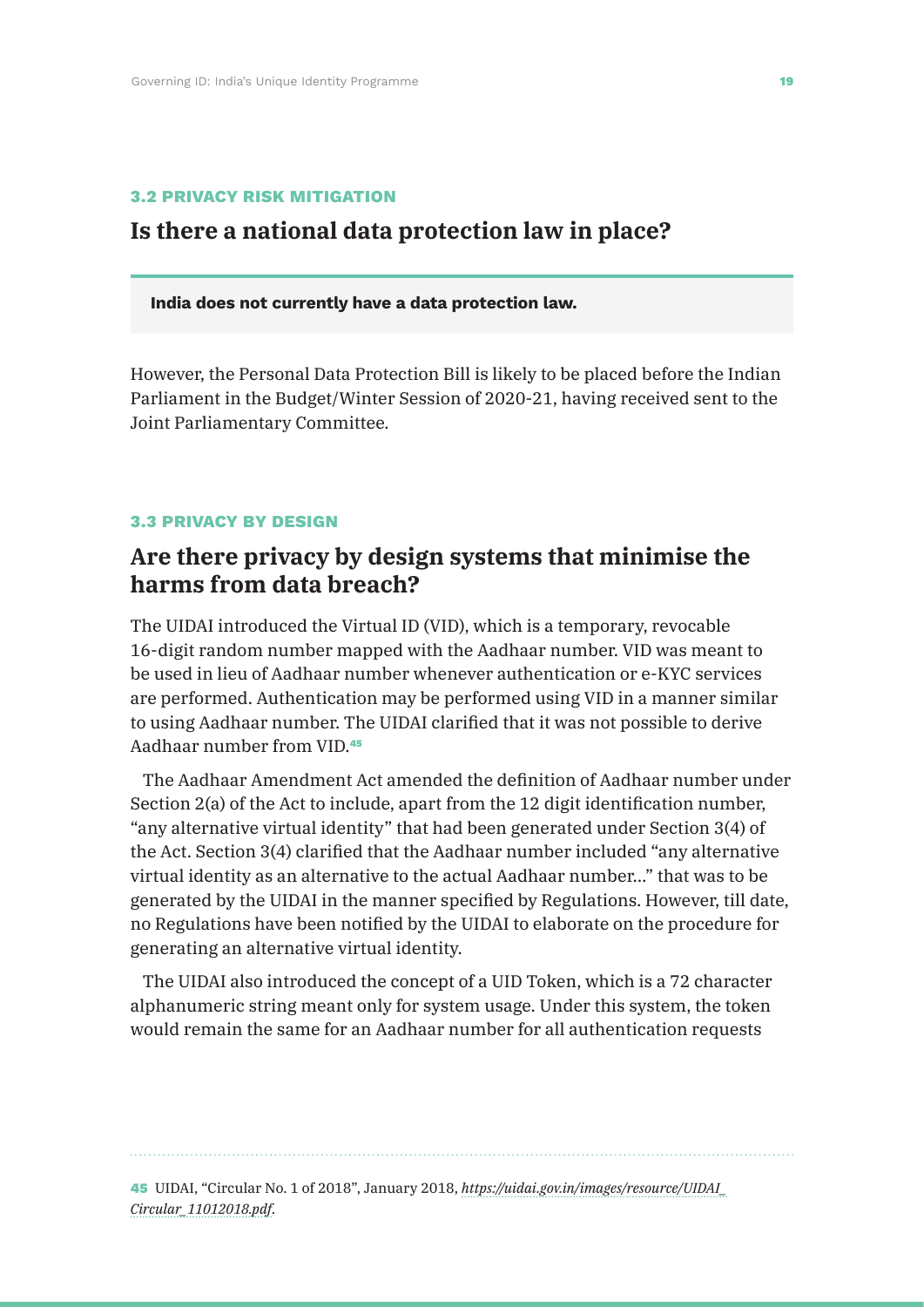by a particular entity (AUA/Sub-AUA). However, for a particular Aadhaar number, different AUAs/sub-AUAs would have different UID tokens.

**In recent past, there have been attempts to introduce privacy by design solutions, however, there are still in early stages of implementation.**

#### **3.4 RESPONSE TO RISKS**

### **Is there a mitigation strategy in place in case of failure or breach of the ID system?**

To reduce the risk of exclusion caused by the failure of the authentication of the ID system (Aadhaar), the Cabinet Secretariat had released an Office Memorandum<sup>46</sup> detailing an "exception handing" mechanism. The Memorandum created the following mechanism for availing subsidies, benefits or services in cases where Aadhaar authentication fails —

- 1. Departments and bank branches may make provisions for iris scanners along with fingerprint scanners wherever feasible;
- 2. in cases of failure due to lack of connectivity, offline authentication systems such as QR code based coupons, mobile based OTP or TOTP may be explored; and
- 3. in all cases where online authentication is not feasible, the benefit/service may be provided on the basis of possession of Aadhaar, after duly recording the transaction in a register, to be reviewed and audited periodically.

A proviso was also added to the Aadhaar Act which made it clear that in case of failure to authenticate due to illness, injury or infirmity owing to old age or otherwise or any technical or other reasons, the request entity shall provide such alternate and viable means of identification of the individual, as may be specified by regulations. However, no corresponding regulations have been notified.

The Aadhaar Amendment Act has further provided statutory backing to the idea of "offline verification," <sup>47</sup> which is the process of verifying the identity of the Aadhaar number holder without authentication, through such offline modes, as

#### 46 DBT Mission, "Office Memorandum dated December 19, 2017", December 2017, *https://dbtbharat. gov.in/data/om/Office%20Memorandum\_Aadhaar.pdf*.

47 Section 2(pa) r/w 4(3) r/w 8A of the Aadhaar Act.